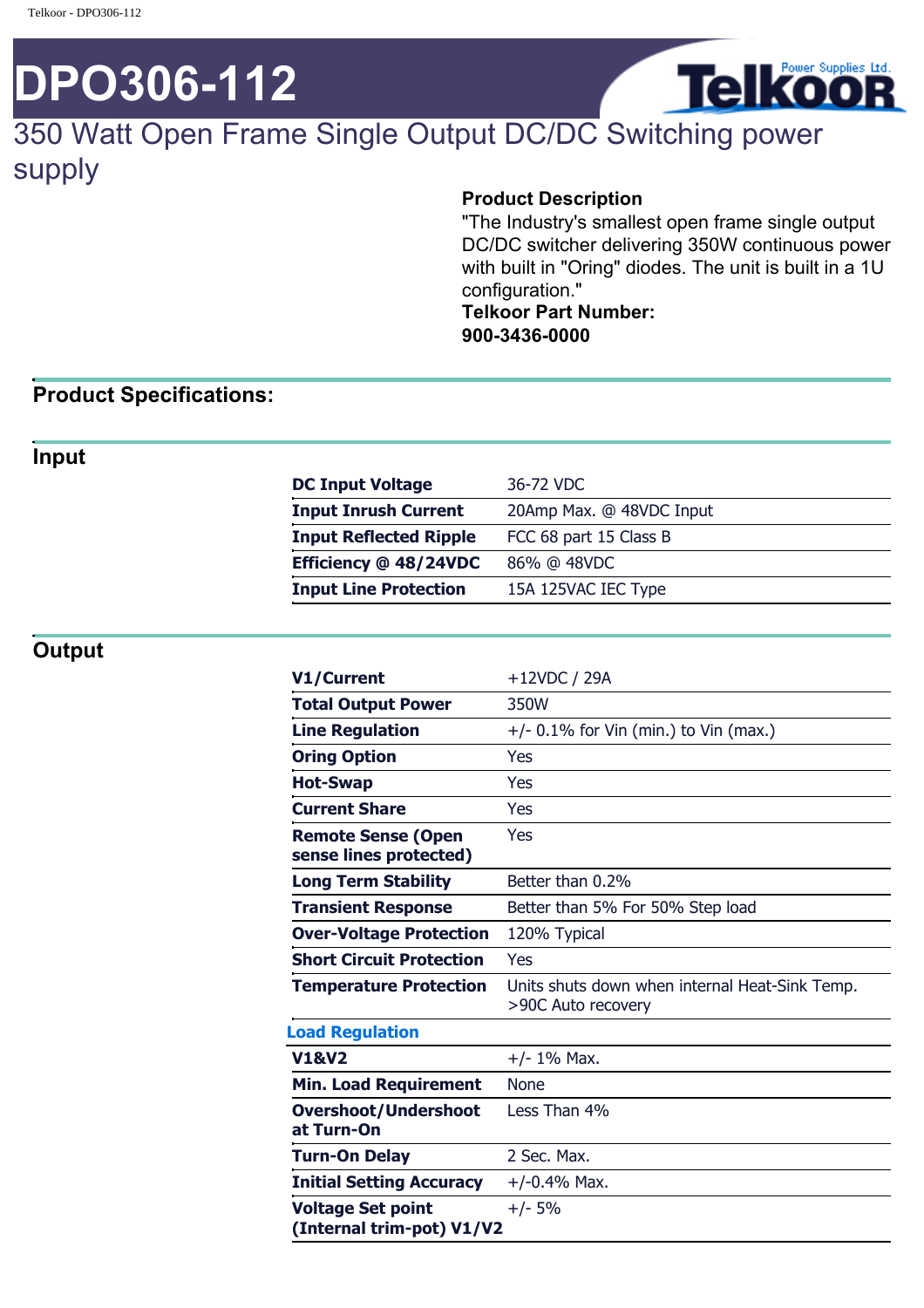| Ripple @ Noise with 20MHz Bandwidth mesured across 10uF Load |
|--------------------------------------------------------------|
| <b>Capcitor Paralleled with 0.1uF Ceramic Cap.</b>           |

| V1                         | 150mV p-p Max.                |
|----------------------------|-------------------------------|
| <b>Overload Protection</b> |                               |
| <b>V1 &amp; V2</b>         | 125% Type. of Max output load |

### **Enviromental**

| <b>Temperature</b>                                 |                                                                   |
|----------------------------------------------------|-------------------------------------------------------------------|
| <b>Operation</b>                                   | -5C to +50C. Linear De-Rating of 2.5% per 1Deg. C<br>up to $+71C$ |
| <b>Storage</b>                                     | $-25C$ to $+85C$                                                  |
| <b>Cooling</b>                                     | Forced Air Cooling 230LFM                                         |
| <b>Humidity</b>                                    | Up to 95% RH Non-Condensing                                       |
| <b>Shock &amp; Vibration</b>                       | 0.75G Peak 5Hz - 500Hz                                            |
| <b>Conducted &amp; Radiated</b><br><b>Emmision</b> | EN55022 CLASS B                                                   |
| <b>Surge</b>                                       | EN61000-4-5'                                                      |
| <b>MTBF</b>                                        | > 300'000 Hours                                                   |
| <b>Dialectric Isolation</b>                        |                                                                   |
| <b>Input to Case</b>                               | $>1500$ VAC                                                       |
| <b>Input to Output</b>                             | $>1500$ VAC                                                       |
| <b>Output to Case</b>                              | 500VDC                                                            |

# **Safety, Regulations and EMI Specifications**

| <b>Safety Approvals</b>                    | EN-60950' c/UL60950 & CE Marking          |
|--------------------------------------------|-------------------------------------------|
| <b>ESD Susceptibility</b>                  | Meets EN61000-4-2 8Ky Air' 4Ky contact    |
| <b>Radiated Susceptibilty</b>              | 30-1000MHz FCC Part 15' Subpart B CLASS B |
| <b>EFT/Burst</b>                           | IEC61000-4-4                              |
| <b>Input Surge</b>                         | IEC61000-4-5                              |
| <b>Conducted Disturbance</b>               | IEC61000-4-6                              |
| <b>Power frequency</b><br>magnetic field   | IEC61000-4-8                              |
| <b>Immunity for voltage</b><br><b>Dips</b> | IEC61000-4-11                             |
|                                            |                                           |

## **Monitoring Command & Control**

| <b>Remote</b>                                    | ON/OFF                                                |
|--------------------------------------------------|-------------------------------------------------------|
| <b>Inhibit</b>                                   | ACTIVE Low - All outputs shut down                    |
| <b>Power OK</b>                                  | Open Collector ACTIVE Low - Output drops below<br>10% |
| <b>Input DC Connector</b>                        | 3 Position Terminal block                             |
| <b>Current Share</b>                             | Yes                                                   |
| <b>Remote Sense</b>                              | V1 on J3                                              |
| <b>Output Connectors V1/V2 10 - 32 UNF Studs</b> |                                                       |
| <b>Aux. Output</b>                               | HIROSE DF11-10DP-2DSA                                 |
|                                                  |                                                       |